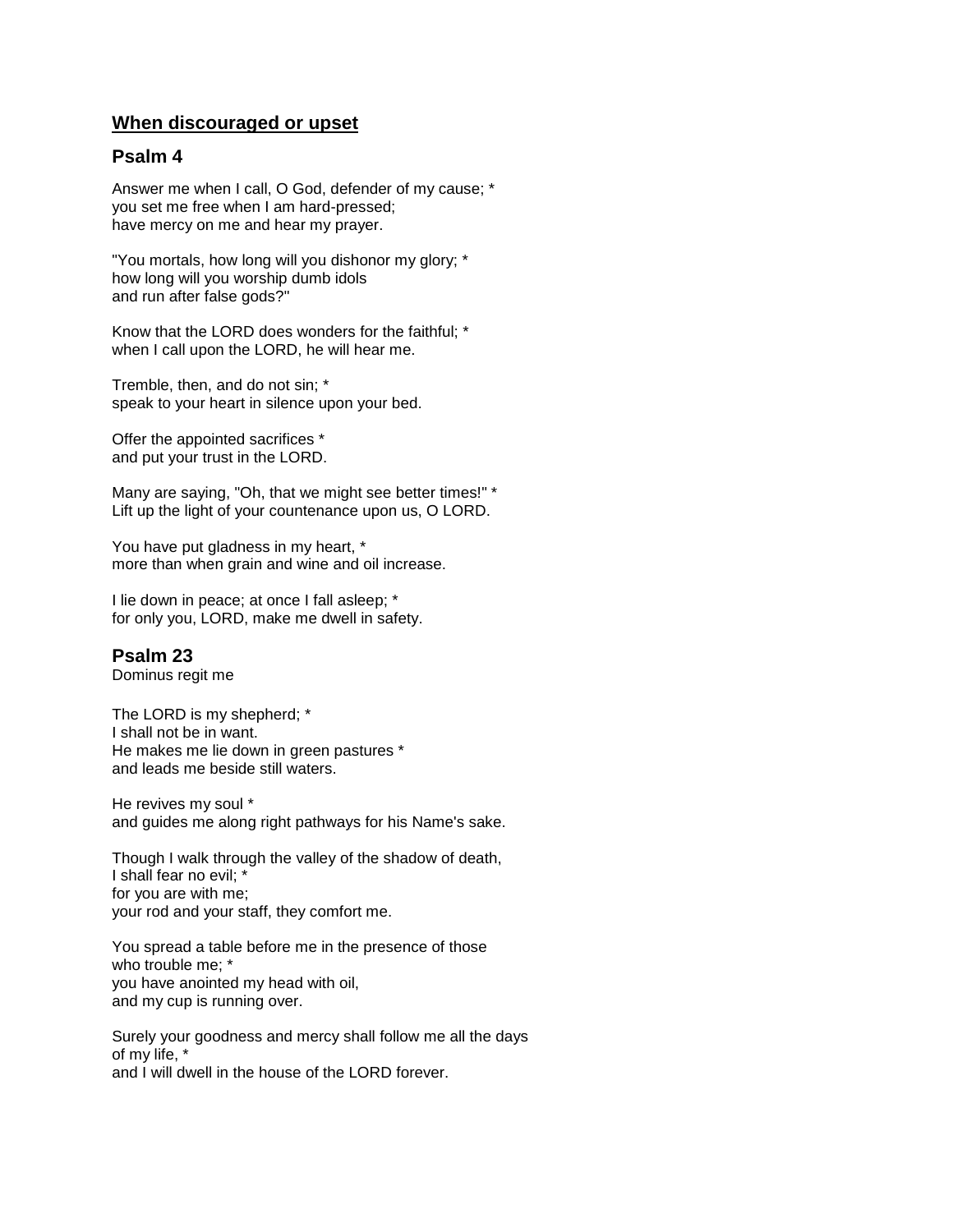## **Psalm 42**

Quemadmodum As the deer longs for the water-brooks, \* so longs my soul for you, O God.

My soul is athirst for God, athirst for the living God; \* when shall I come to appear before the presence of God?

My tears have been my food day and night, \* while all day long they say to me, "Where now is your God?"

I pour out my soul when I think on these things: \* how I went with the multitude and led them into the house of God,

With the voice of praise and thanksgiving, \* among those who keep holy day.

Why are you so full of heaviness, O my soul? \* and why are you so disquieted within me?

Put your trust in God; \* for I will yet give thanks to him, who is the help of my countenance, and my God.

My soul is heavy within me; \* therefore, I will remember you from the land of Jordan, and from the peak of Mizar among the heights of Hermon.

One deep calls to another in the noise of your cataracts; \* all your rapids and floods have gone over me.

The LORD grants his loving-kindness in the daytime; \* in the night season his song is with me, a prayer to the God of my life.

I will say to the God of my strength, "Why have you forgotten me? \* and why do I go so heavily while the enemy oppresses me?"

While my bones are being broken, \* my enemies mock me to my face;

All day long they mock me \* and say to me, "Where now is your God?"

Why are you so full of heaviness, O my soul? \* and why are you so disquieted within me?

Put your trust in God; \* for I will yet give thanks to him, who is the help of my countenance, and my God.